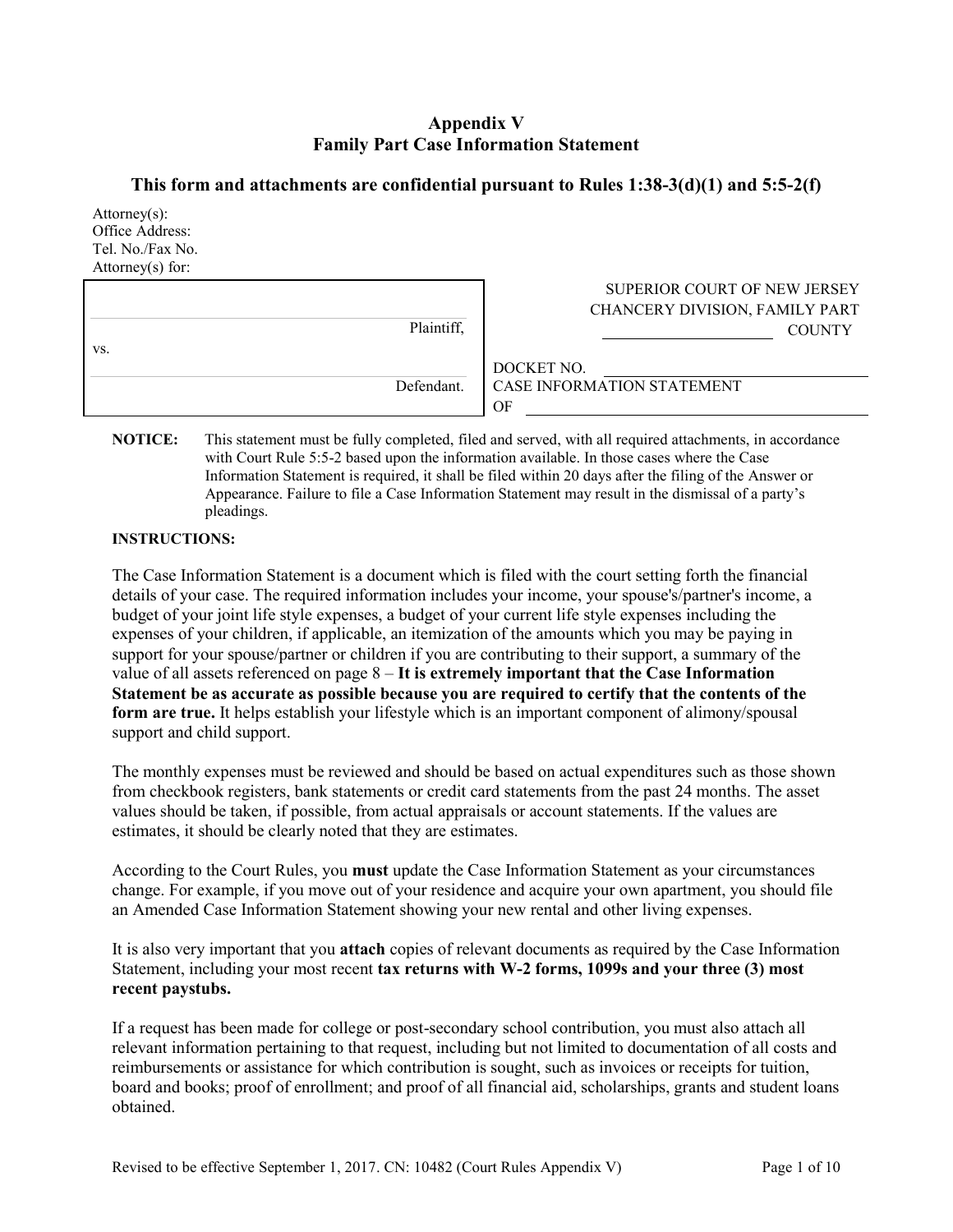| <b>Part A - Case Information:</b><br>Date of Statement<br>Date of Divorce, Dissolution of Civil<br>Union or Termination of Domestic<br>Partnership (post-Judgment matters)<br>Date(s) of Prior Statement(s)<br>Your Birthdate<br><b>Birthdate of Other Party</b><br>Date of Marriage, or entry into Civil Union<br>or Domestic Partnership | <b>Issues in Dispute:</b><br>Cause of Action<br>Custody<br>Parenting Time<br>Alimony<br>Child Support<br>Equitable Distribution<br><b>Counsel Fees</b><br>Anticipated College/Post-<br>Secondary Education<br>Expenses<br>Other issues (be specific) |                                                            |
|--------------------------------------------------------------------------------------------------------------------------------------------------------------------------------------------------------------------------------------------------------------------------------------------------------------------------------------------|------------------------------------------------------------------------------------------------------------------------------------------------------------------------------------------------------------------------------------------------------|------------------------------------------------------------|
| Date of Separation<br>Date of Complaint<br>Does an agreement exist between parties relative to any issue?<br>If Yes, ATTACH a copy (if written) or a summary (if oral).                                                                                                                                                                    | Yes<br>    No.                                                                                                                                                                                                                                       |                                                            |
| 1. Name and Addresses of Parties:<br>Your Name                                                                                                                                                                                                                                                                                             |                                                                                                                                                                                                                                                      |                                                            |
| <b>Street Address</b>                                                                                                                                                                                                                                                                                                                      | City                                                                                                                                                                                                                                                 | State/Zip                                                  |
| Other Party's Name<br><u> 1989 - Johann Barbara, martin amerikan basal dan berasal dan berasal dan berasal dan berasal dan berasal dan</u>                                                                                                                                                                                                 |                                                                                                                                                                                                                                                      |                                                            |
| <b>Street Address</b>                                                                                                                                                                                                                                                                                                                      | City                                                                                                                                                                                                                                                 | State/Zip                                                  |
| 2. Name, Address, Birthdate and Person with whom children reside:<br>a. Child(ren) From This Relationship<br>Child's Full Name<br>Address                                                                                                                                                                                                  | Birthdate                                                                                                                                                                                                                                            | Person's Name                                              |
| b. Child(ren) From Other Relationships<br>Child's Full Name<br>Address                                                                                                                                                                                                                                                                     | Birthdate                                                                                                                                                                                                                                            | Person's Name                                              |
| <b>Part B - Miscellaneous Information:</b><br>1. Information about Employment (Provide Name & Address of Business, if Self-employed)<br>Name of Employer/Business<br><u> 1989 - Johann Barbara, martxa a</u>                                                                                                                               | Address                                                                                                                                                                                                                                              | <u> 1980 - Johann John Stein, fransk politik (f. 1980)</u> |
| Name of Employer/Business                                                                                                                                                                                                                                                                                                                  | Address                                                                                                                                                                                                                                              |                                                            |
| 2. Do you have Insurance obtained through Employment/Business?<br>Medical $\Box$ Yes $\Box$ No; Dental $\Box$ Yes $\Box$ No; Prescription Drug $\Box$ Yes $\Box$ No; Life $\Box$ Yes $\Box$ No; Disability $\Box$ Yes<br>Other (explain)<br>Is Insurance available through Employment/Business?<br>$\Box$ No<br>  Yes                      | $\Gamma$ Yes<br>$\Box$ No.                                                                                                                                                                                                                           | Type of Insurance:<br>$\Box$ No                            |
| Explain:                                                                                                                                                                                                                                                                                                                                   |                                                                                                                                                                                                                                                      |                                                            |

3. **ATTACH** Affidavit of Insurance Coverage as required by Court Rule *5:4-2* (f) (See Part G)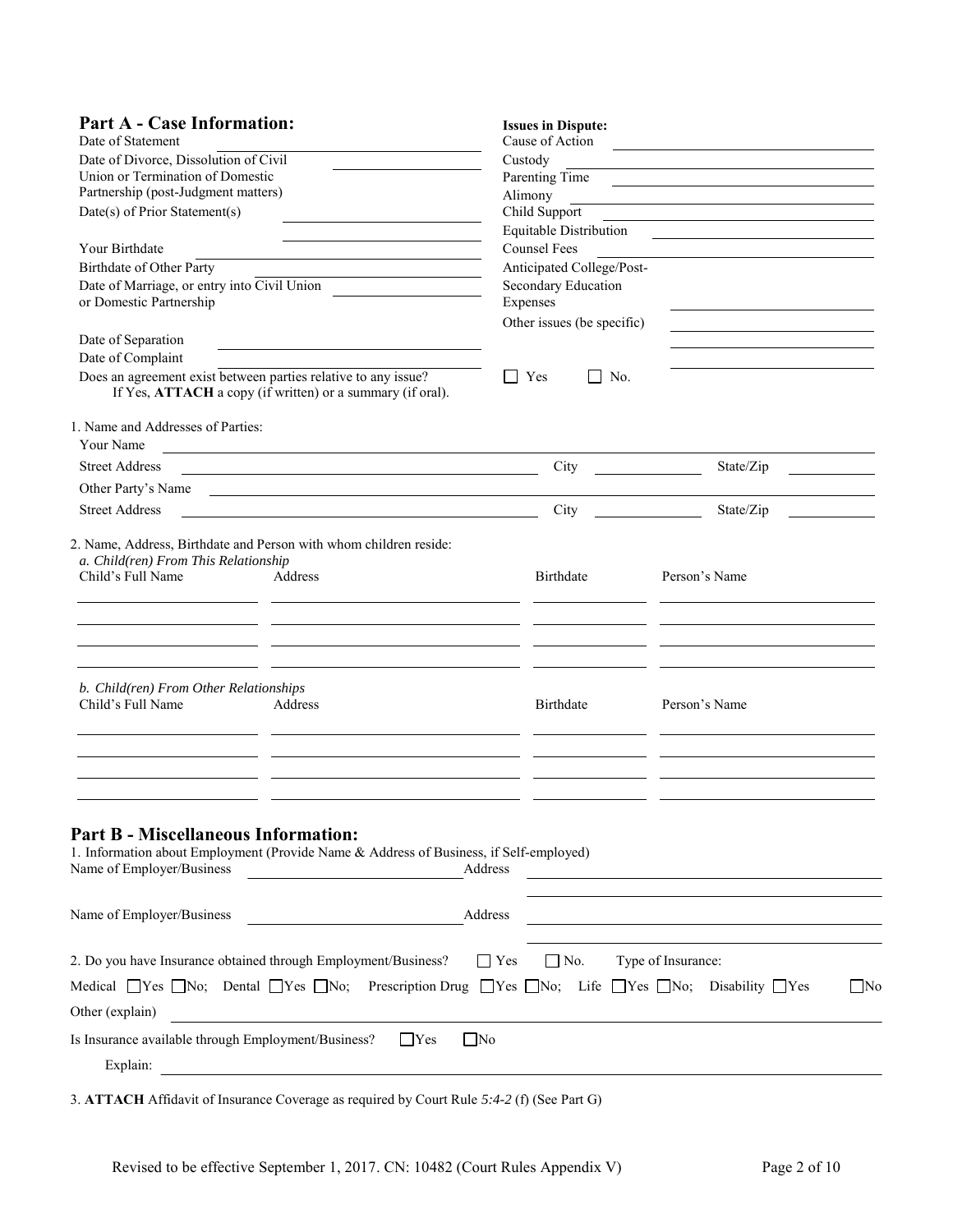| 4. Additional Identification:                  |              |           |
|------------------------------------------------|--------------|-----------|
| Confidential Litigant Information Sheet: Filed | $\Gamma$ Yes | $\Box$ No |

5. **ATTACH** a list of all prior/pending family actions involving support, custody or Domestic Violence, with the Docket Number, County, State and the disposition reached. Attach copies of all existing Orders in effect.

#### **Part C. - Income Information:**

Complete this section for self and (if known) for other party. If W-2 wage earner, gross earned income refers to Medicare wages.

|                                                                                                                     | 1. Last Year's Income |       |             |
|---------------------------------------------------------------------------------------------------------------------|-----------------------|-------|-------------|
|                                                                                                                     | Yours                 | Joint | Other Party |
| 1. Gross earned income last calendar (year)                                                                         |                       |       |             |
| 2. Unearned income (same year)                                                                                      |                       |       |             |
| 3. Total Income Taxes paid on income (Fed., State,<br>F.I.C.A., and S.U.I.). If Joint Return, use middle<br>column. |                       |       |             |
| 4. Net income $(1 + 2 - 3)$                                                                                         |                       |       |             |

**ATTACH** to this form a corporate benefits statement as well as a statement of all fringe benefits of employment. (See Part G)

|                    | <b>ATTACH</b> a full and complete copy of last year's Federal and State Income Tax Returns. <b>ATTACH</b> W-2 statements, 1099's, Schedule C's, etc., |                  |              |               |  |
|--------------------|-------------------------------------------------------------------------------------------------------------------------------------------------------|------------------|--------------|---------------|--|
|                    | to show total income plus a copy of the most recently filed Tax Returns. (See Part G)                                                                 |                  |              |               |  |
| Check if attached: | Federal Tax Return                                                                                                                                    | State Tax Return | $\nabla$ W-2 | $\vert$ Other |  |

#### **2. Present Earned Income and Expenses**

|         |                                                                                                                                                                                                                                                                                                                                                                                                 |    |                     | Yours                                                                                                                  |    | Other Party<br>(if known) |
|---------|-------------------------------------------------------------------------------------------------------------------------------------------------------------------------------------------------------------------------------------------------------------------------------------------------------------------------------------------------------------------------------------------------|----|---------------------|------------------------------------------------------------------------------------------------------------------------|----|---------------------------|
| $\perp$ | 1. Average gross weekly income (based on last 3 pay periods –<br><b>ATTACH</b> pay stubs)<br>Commissions and bonuses, etc., are:<br>$\Box$ not included*<br>included<br>$\Box$ not paid to you.<br>*ATTACH details of basis thereof, including, but not limited to, percentage overrides, timing of payments, etc.<br>ATTACH copies of last three statements of such bonuses, commissions, etc. |    |                     | \$                                                                                                                     |    |                           |
|         | 2. Deductions per week (check all types of withholdings):<br>$\vert$ F.I.C.A.<br>Federal<br>$\vert$ State<br>$\lceil$ s.u.s.<br><b>Other</b>                                                                                                                                                                                                                                                    |    |                     |                                                                                                                        |    |                           |
|         | 3. Net average weekly income $(1 - 2)$                                                                                                                                                                                                                                                                                                                                                          |    |                     |                                                                                                                        |    |                           |
|         | 3. Your Current Year-to-Date Earned Income                                                                                                                                                                                                                                                                                                                                                      |    | Provide Dates: From |                                                                                                                        | To |                           |
|         | 1. GROSS EARNED INCOME: \$                                                                                                                                                                                                                                                                                                                                                                      |    | Number of Weeks     |                                                                                                                        |    |                           |
|         | 2. TAX DEDUCTIONS: (Number of Dependents: _____)                                                                                                                                                                                                                                                                                                                                                |    |                     |                                                                                                                        |    |                           |
| a.      | Federal Income Taxes                                                                                                                                                                                                                                                                                                                                                                            | a. |                     | <u> 1989 - Jan Barbara Barat, masa ka</u>                                                                              |    |                           |
| $b$     | N.J. Income Taxes                                                                                                                                                                                                                                                                                                                                                                               | b. |                     |                                                                                                                        |    |                           |
| c.      | Other State Income Taxes                                                                                                                                                                                                                                                                                                                                                                        | c. |                     | $\frac{\text{S}}{\text{S}}$                                                                                            |    |                           |
| d.      | F.I.C.A.                                                                                                                                                                                                                                                                                                                                                                                        | d. |                     | $\frac{\text{S}}{\text{S}}$                                                                                            |    |                           |
| e.      | Medicare                                                                                                                                                                                                                                                                                                                                                                                        | e. |                     | <u> 1989 - John Stein, mars and de Branch and de Branch and de Branch and de Branch and de Branch and de Branch an</u> |    |                           |
| f.      | S.U.I. / S.D.I.                                                                                                                                                                                                                                                                                                                                                                                 | f. |                     | $\sim$                                                                                                                 |    |                           |
| g.      | Estimated tax payments in excess of withholding                                                                                                                                                                                                                                                                                                                                                 | g. |                     | <u> 1989 - Johann Barbara, martxa alemaniar a</u>                                                                      |    |                           |
| h.      |                                                                                                                                                                                                                                                                                                                                                                                                 | h. |                     | <u> 1980 - Johann Barbara, martin a</u>                                                                                |    |                           |
| i.      |                                                                                                                                                                                                                                                                                                                                                                                                 | 1. |                     |                                                                                                                        |    |                           |
|         | <b>TOTAL</b>                                                                                                                                                                                                                                                                                                                                                                                    |    | \$                  |                                                                                                                        |    |                           |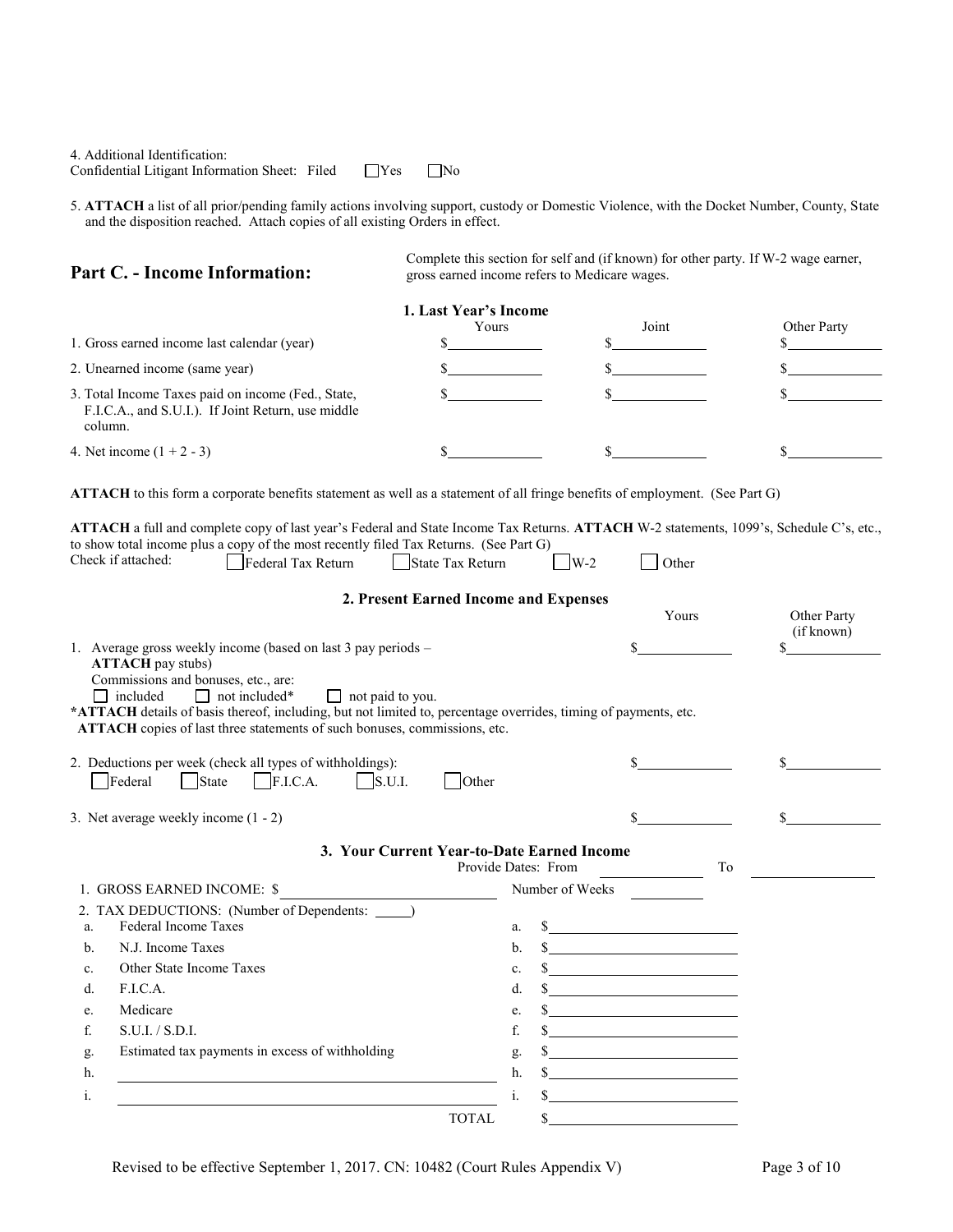|         | 3. GROSS INCOME NET OF TAXES \$      |              |    |                                                                                           |                         |
|---------|--------------------------------------|--------------|----|-------------------------------------------------------------------------------------------|-------------------------|
|         | <b>4. OTHER DEDUCTIONS</b>           |              |    |                                                                                           | If mandatory, check box |
| a.      | Hospitalization/Medical Insurance    |              | a. |                                                                                           |                         |
| b.      | Life Insurance                       |              | b. |                                                                                           |                         |
| c.      | <b>Union Dues</b>                    |              | c. | <u> 1989 - Andrea Station Books, amerikansk politik (d. 1989)</u>                         |                         |
| d.      | $401(k)$ Plans                       |              | d. |                                                                                           |                         |
| e.      | Pension/Retirement Plans             |              | e. |                                                                                           |                         |
| f.      | Other Plans - specify                |              | f. |                                                                                           |                         |
| g.      | Charity                              |              | g. |                                                                                           |                         |
| h.      | Wage Execution                       |              | h. | the control of the control of the control of the control of the control of the control of |                         |
| 1.      | Medical Reimbursement (flex fund)    |              | 1. |                                                                                           |                         |
| $\cdot$ | Other:                               |              |    |                                                                                           |                         |
|         |                                      | <b>TOTAL</b> |    |                                                                                           |                         |
|         | 5. NET YEAR-TO-DATE EARNED INCOME:   |              |    |                                                                                           |                         |
|         | NET AVERAGE EARNED INCOME PER MONTH: |              |    |                                                                                           |                         |
|         | NET AVERAGE EARNED INCOME PER WEEK   |              |    |                                                                                           |                         |

# **4. Your Year-to-Date Gross Unearned Income From All Sources**

(including, but not limited to, income from unemployment, disability and/or social security payments, interest, dividends, rental income and any other miscellaneous unearned income)

|    | Source                                                                                                                                                                                                                                                                                           | How often paid | Year to date amount<br>\$ |           |
|----|--------------------------------------------------------------------------------------------------------------------------------------------------------------------------------------------------------------------------------------------------------------------------------------------------|----------------|---------------------------|-----------|
|    |                                                                                                                                                                                                                                                                                                  |                | $\sim$ $\sim$             |           |
|    |                                                                                                                                                                                                                                                                                                  |                |                           |           |
|    |                                                                                                                                                                                                                                                                                                  |                | $\mathbb{S}$              |           |
|    |                                                                                                                                                                                                                                                                                                  |                |                           |           |
|    |                                                                                                                                                                                                                                                                                                  |                |                           |           |
|    |                                                                                                                                                                                                                                                                                                  |                |                           |           |
|    |                                                                                                                                                                                                                                                                                                  |                |                           |           |
|    |                                                                                                                                                                                                                                                                                                  |                | $\frac{1}{2}$             |           |
|    | TOTAL GROSS UNEARNED INCOME YEAR TO DATE                                                                                                                                                                                                                                                         |                |                           |           |
|    | 5. Additional Information:                                                                                                                                                                                                                                                                       |                |                           |           |
| 1. | How often are you paid?                                                                                                                                                                                                                                                                          |                |                           |           |
| 2. | What is your annual salary?<br>$\sim$                                                                                                                                                                                                                                                            |                |                           |           |
| 3. | Have you received any raises in the current year?<br>If yes, provide the date and the gross/net amount.                                                                                                                                                                                          |                | $\Box$ Yes                | □No       |
| 4. | Do you receive bonuses, commissions, or other compensation, including distributions, taxable or non-<br>taxable, in addition to your regular salary?<br>If yes, explain:<br><u> 1980 - Jan Samuel Barbara, margaret e populari e populari e populari e populari e populari e populari e popu</u> |                | $\Box$ Yes                | $\Box$ No |
| 5. | Does your employer pay for or provide you with an automobile (lease or purchase), automobile expenses,<br>gas, repairs, lodging and other.<br>If yes, explain.:                                                                                                                                  |                | $\Box$ Yes                | ∩No       |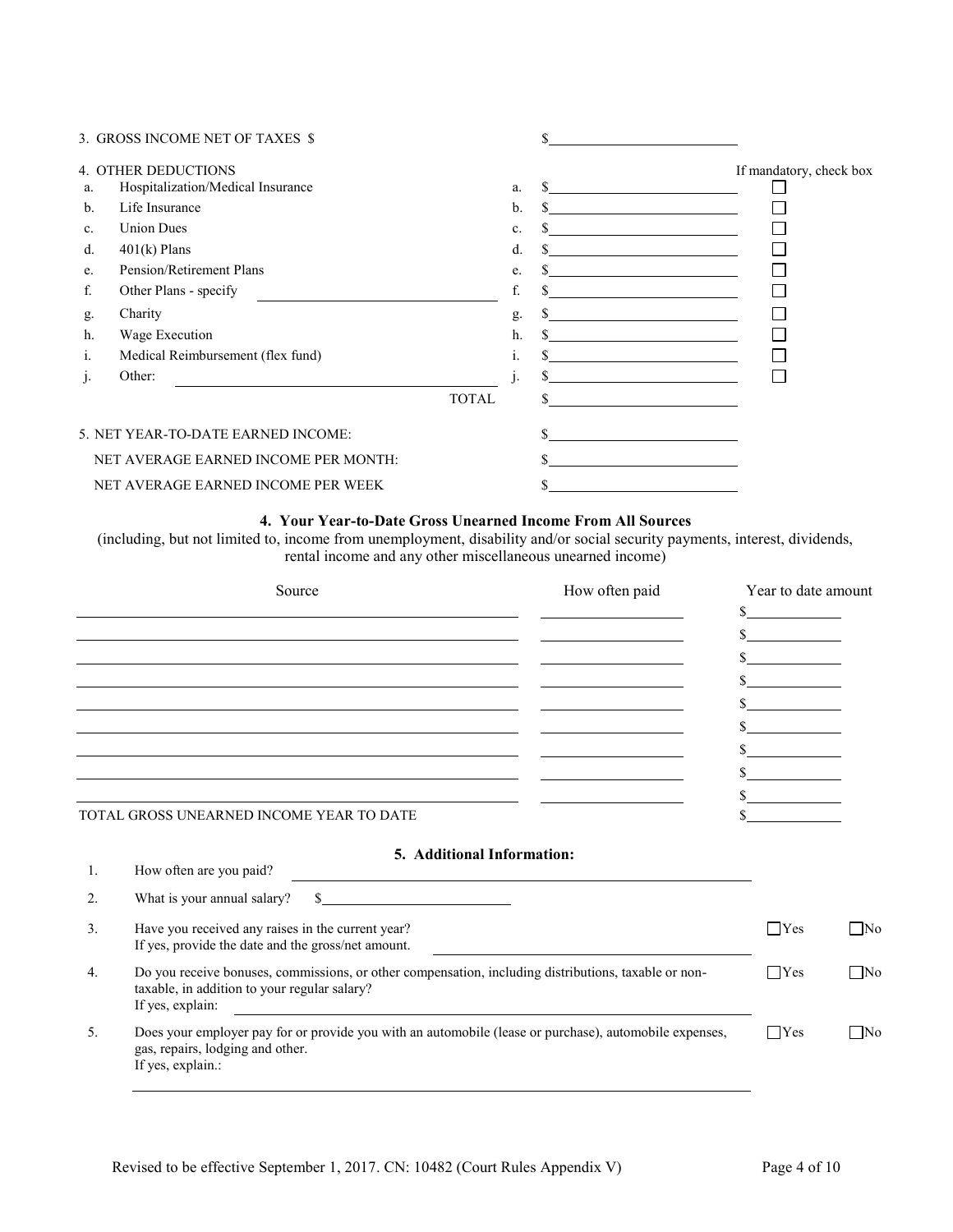| 6.  | Did you receive bonuses, commissions, or other compensation, including distributions, taxable or non-<br>taxable, in addition to your regular salary during the current or immediate past 2 calendar years?<br>If yes, explain and state the date(s) of receipt and set forth the gross and net amounts received: | $\Box$ Yes | $\Box$ No |
|-----|-------------------------------------------------------------------------------------------------------------------------------------------------------------------------------------------------------------------------------------------------------------------------------------------------------------------|------------|-----------|
| 7.  | Do you receive cash or distributions not otherwise listed?<br>If yes, explain.                                                                                                                                                                                                                                    | $\Box$ Yes | $\Box$ No |
| 8.  | Have you received income from overtime work during either the current or immediate past calendar year?<br>If yes, explain.                                                                                                                                                                                        | $\Box$ Yes | No        |
| 9.  | Have you been awarded or granted stock options, restricted stock or any other non-cash compensation or<br>entitlement during the current or immediate past calendar year?<br>If yes, explain.                                                                                                                     | $\Box$ Yes | $\Box$ No |
| 10. | Have you received any other supplemental compensation during either the current or immediate past calendar $\Box$ Yes<br>vear?                                                                                                                                                                                    |            | $\Box$ No |
|     | If yes, state the date(s) of receipt and set forth the gross and net amounts received. Also describe the nature<br>of any supplemental compensation received.                                                                                                                                                     |            |           |
| 11. | Have you received income from unemployment, disability and/or social security during either the current or<br>immediate past calendar year?<br>If yes, state the date(s) of receipt and set forth the gross and net amounts received.                                                                             | $\Box$ Yes | $\Box$ No |
| 12. | List the names of the dependents you claim:                                                                                                                                                                                                                                                                       |            |           |
| 13. | Are you paying or receiving any alimony?<br>If yes, how much and from or to whom?                                                                                                                                                                                                                                 | $\Box$ Yes | $ $ No    |
| 14. | Are you paying or receiving any child support?<br>If yes, list names of the children, the amount paid or received for each child and to whom paid or from whom<br>received.                                                                                                                                       | $\Box$ Yes | $\Box$ No |
| 15. | Is there a wage execution in connection with support?<br>If yes explain.                                                                                                                                                                                                                                          | $\Box$ Yes | $\Box$ No |
| 16. | Does a Safe Deposit Box exist and if so, at which bank?                                                                                                                                                                                                                                                           | $\Box$ Yes | ∣No       |
| 17. | Has a dependent child of yours received income from social security, SSI or other government program<br>during either the current or immediate past calendar year?<br>If yes, explain the basis and state the date(s) of receipt and set forth the gross and net amounts received                                 | $\Box$ Yes | $\Box$ No |
| 18. | Explanation of Income or Other Information:                                                                                                                                                                                                                                                                       |            |           |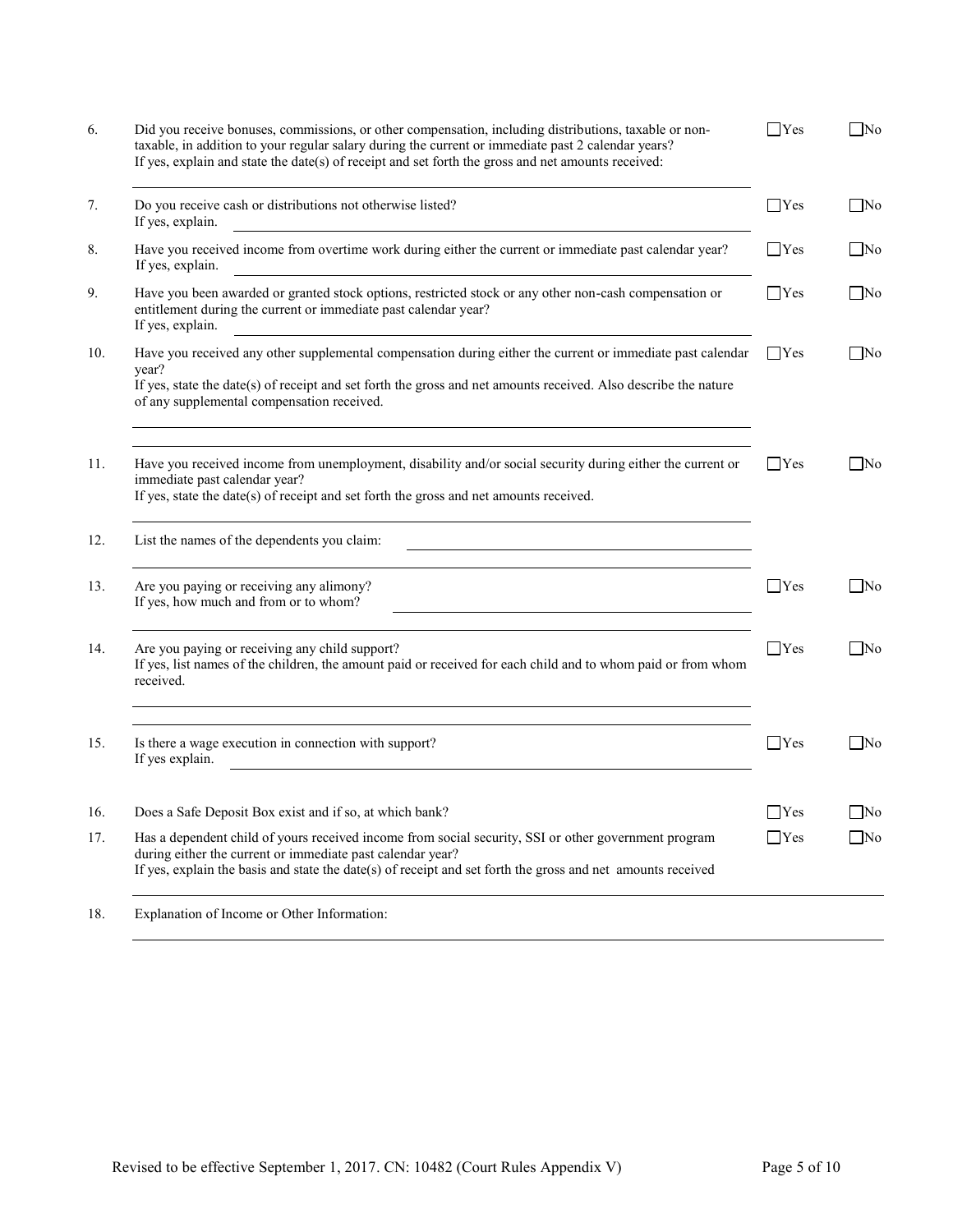# Part D - Monthly Expenses (computed at 4.3 wks/mo.)

Joint Marital or Civil Union Life Style should reflect standard of living established during marriage or civil union. Current expenses should reflect the current life style. Do not repeat those income deductions listed in

|                                                      | Joint Life Style<br>Family, including<br>children | Current Life Style<br>Yours and<br>children |
|------------------------------------------------------|---------------------------------------------------|---------------------------------------------|
| <b>SCHEDULE A: SHELTER</b>                           |                                                   |                                             |
| If Tenant:                                           |                                                   |                                             |
| Rent                                                 | s                                                 |                                             |
|                                                      | $\frac{1}{2}$                                     |                                             |
|                                                      | $\frac{\sqrt{2}}{2}$                              |                                             |
|                                                      | $\frac{1}{2}$                                     |                                             |
|                                                      | $\frac{\text{S}}{\text{S}}$                       |                                             |
|                                                      | S.                                                | \$                                          |
| If Homeowner:                                        |                                                   |                                             |
|                                                      | $\frac{1}{2}$                                     | $\mathbb{S}$                                |
| Homeowners Ins. (if not included w/mortgage payment) | $\frac{\text{S}}{\text{S}}$                       |                                             |
|                                                      | $\frac{\text{S}}{\text{S}}$                       |                                             |
|                                                      |                                                   |                                             |
| Electric & Gas                                       |                                                   |                                             |
| Water & Sewer                                        | <u> 1989 - Johann Barbara, martin a</u>           |                                             |
|                                                      |                                                   |                                             |
| Snow Removal                                         |                                                   |                                             |
|                                                      |                                                   |                                             |
| Maintenance/Repairs                                  | $\sim$                                            | $\frac{\text{S}}{\text{S}}$                 |
| Condo, Co-op or Association Fees                     | $\sim$                                            |                                             |
|                                                      |                                                   | \$                                          |
| <b>Tenant or Homeowner:</b>                          |                                                   |                                             |
|                                                      | $\frac{\sqrt{2}}{2}$                              | $\frac{1}{2}$                               |
|                                                      |                                                   |                                             |
|                                                      | $\frac{\sqrt{2}}{2}$                              |                                             |
|                                                      | $\sim$ $\sim$                                     |                                             |
|                                                      | $\frac{1}{2}$                                     |                                             |
|                                                      | $\frac{1}{2}$                                     |                                             |
|                                                      | $\frac{\text{S}}{\text{S}}$                       |                                             |
| Home Security System                                 |                                                   |                                             |
| Other (itemize)                                      | \$                                                | \$                                          |
| <b>TOTAL</b>                                         |                                                   |                                             |
| <b>SCHEDULE B: TRANSPORTATION</b>                    |                                                   |                                             |
|                                                      |                                                   |                                             |
|                                                      | $\mathbb{S}$                                      |                                             |
|                                                      |                                                   |                                             |
| Maintenance                                          |                                                   |                                             |
| Fuel and Oil                                         |                                                   |                                             |
| <b>Commuting Expenses</b>                            |                                                   |                                             |
| Other Charges (Itemize)                              |                                                   |                                             |
| TOTAL                                                | S.                                                |                                             |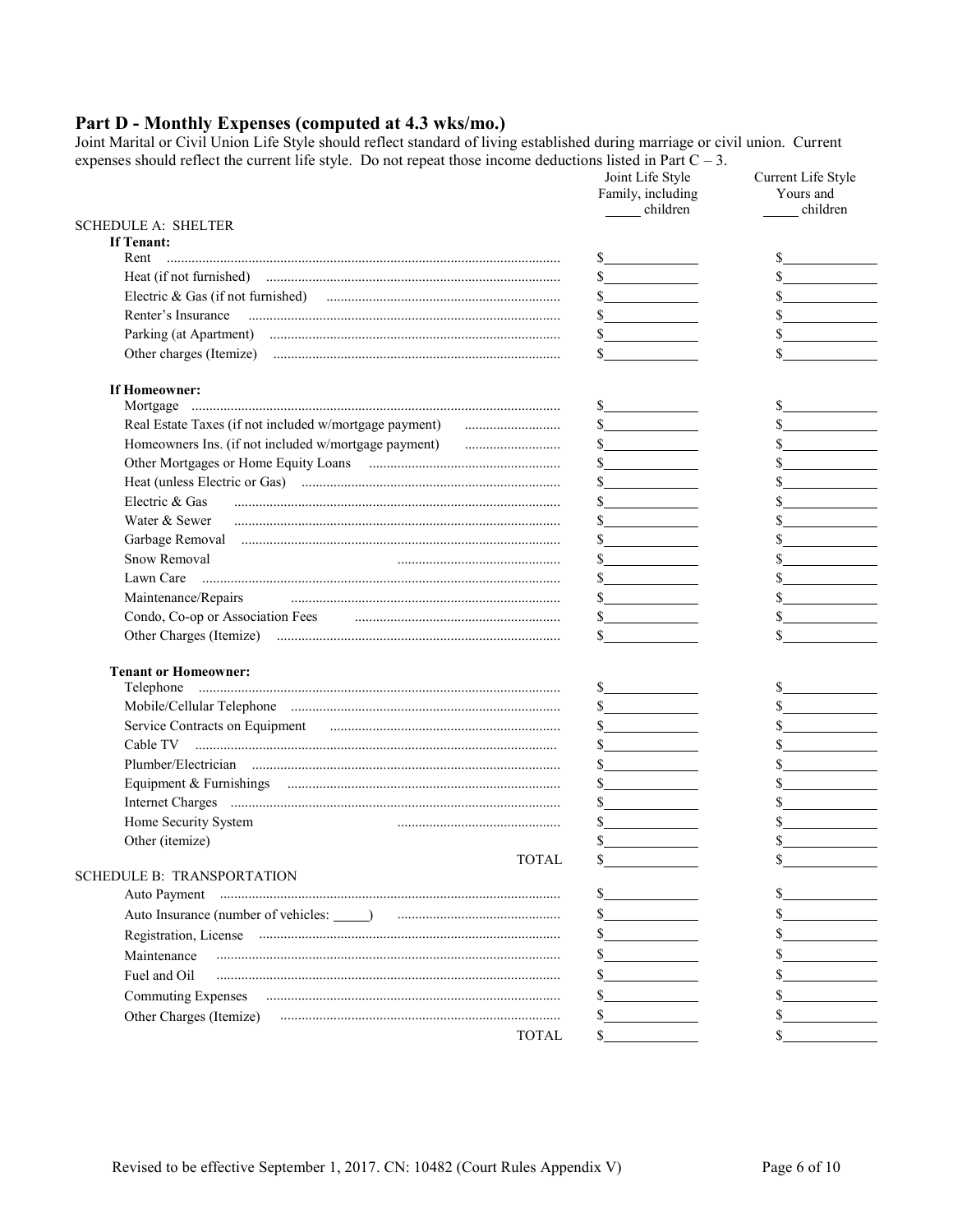#### SCHEDULE C: PERSONAL

| EDULE C: PERSONAL                                             | Joint Life Style<br>Family, including<br>children | Current Life Style<br>Yours and<br>children |
|---------------------------------------------------------------|---------------------------------------------------|---------------------------------------------|
|                                                               | $\frac{\text{S}}{\text{S}}$                       | $\frac{1}{2}$                               |
|                                                               | $\frac{\sqrt{2}}{2}$                              | $\mathbb{S}$                                |
|                                                               | $\frac{1}{2}$                                     | $\frac{1}{2}$                               |
|                                                               | $\frac{1}{2}$                                     | $\sim$                                      |
|                                                               | $\frac{1}{2}$                                     | $\frac{\sqrt{2}}{2}$                        |
|                                                               | $\frac{\sqrt{2}}{2}$                              |                                             |
|                                                               | s                                                 |                                             |
|                                                               | $\frac{1}{2}$                                     | $\frac{\sqrt{2}}{2}$                        |
|                                                               | $\sim$                                            | $\frac{\text{S}}{\text{S}}$                 |
|                                                               | $\frac{1}{2}$                                     | $\frac{\text{S}}{\text{S}}$                 |
|                                                               | $\frac{\sqrt{2}}{2}$                              | $\frac{\text{S}}{\text{S}}$                 |
|                                                               | $\sim$                                            |                                             |
|                                                               | $\frac{\text{S}}{\text{S}}$                       | $\sim$ $\sim$                               |
|                                                               | s                                                 |                                             |
|                                                               | s                                                 |                                             |
|                                                               | s                                                 | $\mathbb{S}$                                |
|                                                               | $\frac{1}{2}$                                     |                                             |
|                                                               | $\frac{\text{S}}{\text{S}}$                       | $\mathbb{S}$                                |
|                                                               | $\frac{1}{2}$                                     | $\frac{\text{S}}{\text{S}}$                 |
|                                                               | $\frac{1}{2}$                                     | $\frac{\text{S}}{\text{S}}$                 |
|                                                               | $\sim$                                            |                                             |
|                                                               | $\frac{1}{2}$                                     |                                             |
|                                                               | $\frac{1}{2}$                                     |                                             |
|                                                               | s                                                 | $\frac{\text{S}}{\text{S}}$                 |
|                                                               | $\frac{1}{2}$                                     | $\frac{\text{S}}{\text{S}}$                 |
|                                                               | $\frac{1}{2}$                                     | $\frac{\text{S}}{\text{S}}$                 |
|                                                               | s                                                 | $\frac{1}{2}$                               |
|                                                               | $\frac{\text{S}}{\text{S}}$                       | $\frac{\text{S}}{\text{S}}$                 |
|                                                               | $\frac{1}{2}$                                     | $\mathbb{S}$                                |
|                                                               | $\frac{\text{S}}{\text{S}}$                       |                                             |
| Prior Existing Support Obligations this family/other families |                                                   |                                             |
| (specify)                                                     | s                                                 | S.                                          |
|                                                               | $\mathbb{S}$                                      |                                             |
| Life Insurance                                                | \$                                                |                                             |
| Savings/Investment                                            | \$                                                |                                             |
| Debt Service (from page 7) (not listed elsewhere)             | \$                                                |                                             |
| Parenting Time Expenses                                       | \$                                                |                                             |
| Professional Expenses (other than this proceeding)            | \$                                                |                                             |
| Pet Care and Expenses                                         | \$                                                |                                             |
| Other (specify)                                               | \$                                                |                                             |
|                                                               |                                                   |                                             |

## \*unreimbursed only

|                                                                                                                                                                  | TOTAL. |  |
|------------------------------------------------------------------------------------------------------------------------------------------------------------------|--------|--|
| Please Note: If you are paying expenses for a spouse or civil union partner and/or children not reflected in this budget, attach a schedule of<br>such payments. |        |  |
| Schedule A: Shelter                                                                                                                                              |        |  |
| Schedule B: Transportation                                                                                                                                       |        |  |
| Schedule C: Personal                                                                                                                                             |        |  |
|                                                                                                                                                                  |        |  |
| Grand Totals                                                                                                                                                     |        |  |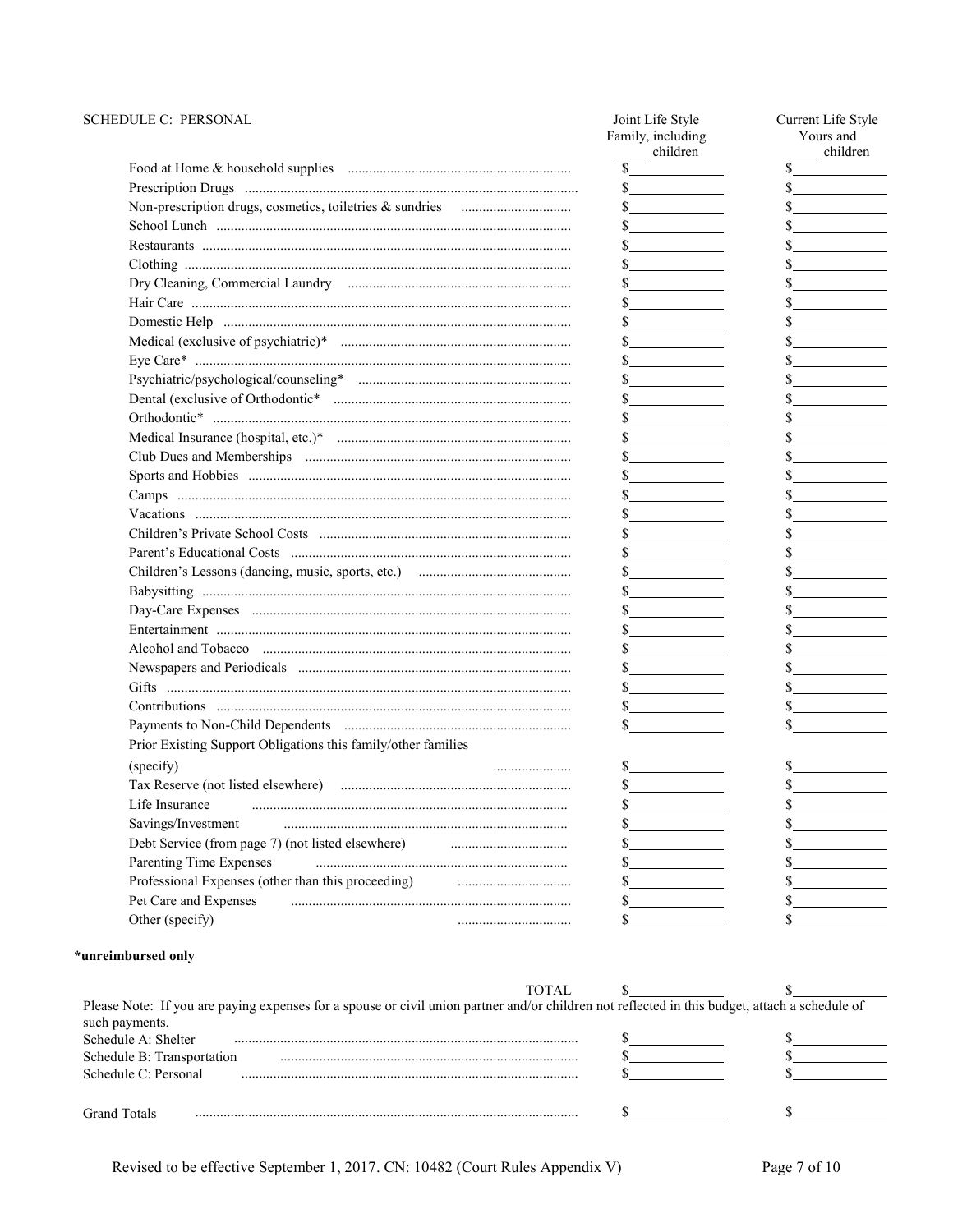# **Part E - Balance Sheet of All Family Assets and Liabilities**

| Description                                                                                           | Title to<br>Property<br>$(P, D, J)$ <sup>1</sup> | <b>Statement of Assets</b><br>Date of purchase/acquisition.<br>If claim that asset is exempt,<br>state reason and value of<br>what is claimed to be exempt | Value \$<br>Put * after exempt | Date of<br>Evaluation<br>Mo./Day/Yr. |
|-------------------------------------------------------------------------------------------------------|--------------------------------------------------|------------------------------------------------------------------------------------------------------------------------------------------------------------|--------------------------------|--------------------------------------|
| 1. Real Property                                                                                      |                                                  |                                                                                                                                                            |                                |                                      |
| 2. Bank Accounts, CD's (identify institution and type of account(s))                                  |                                                  |                                                                                                                                                            |                                |                                      |
| 3. Vehicles                                                                                           |                                                  |                                                                                                                                                            |                                |                                      |
| $\sim$<br>4. Tangible Personal Property                                                               |                                                  |                                                                                                                                                            |                                |                                      |
| 5. Stocks, Bonds and Securities (identify institution and type of account(s))                         |                                                  |                                                                                                                                                            |                                |                                      |
| 6. Pension, Profit Sharing, Retirement Plan(s), 401(k)s, etc. (identify each institution or employer) |                                                  |                                                                                                                                                            |                                |                                      |
| 7. IRAs                                                                                               |                                                  |                                                                                                                                                            |                                |                                      |
| 8. Businesses, Partnerships, Professional Practices                                                   |                                                  |                                                                                                                                                            |                                |                                      |
| 9. Life Insurance (cash surrender value)                                                              |                                                  |                                                                                                                                                            |                                |                                      |
| 10. Loans Receivable                                                                                  |                                                  |                                                                                                                                                            |                                |                                      |
| 11. Other (specify)                                                                                   |                                                  |                                                                                                                                                            |                                |                                      |
|                                                                                                       |                                                  | TOTAL SUBJECT TO EQUITABLE DISTRIBUTION:<br>TOTAL NOT SUBJECT TO EQUITABLE DISTRIBUTION:                                                                   | <b>TOTAL GROSS ASSETS:</b>     | \$<br>\$<br>\$                       |

a<br>B

<sup>&</sup>lt;sup>1</sup> P = Plaintiff; D = Defendant; J = Joint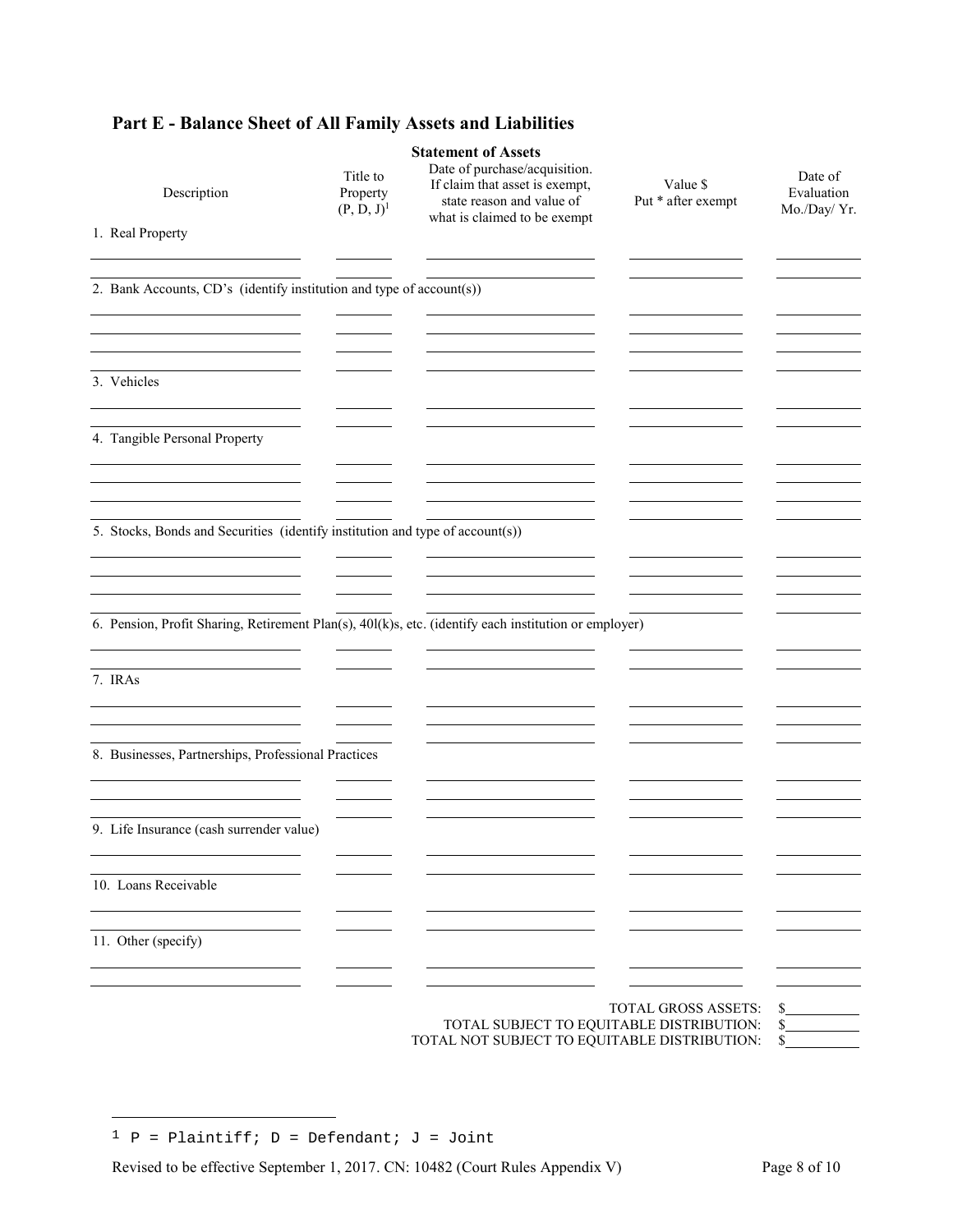#### **Statement of Liabilities**

| Description               | Name of<br>Responsible<br>Party<br>(P, D, J)                                                                                                                                        | If you contend liability should<br>not be shared, state reason | Monthly<br>Payment       | Total<br>Owed | Date |
|---------------------------|-------------------------------------------------------------------------------------------------------------------------------------------------------------------------------------|----------------------------------------------------------------|--------------------------|---------------|------|
| 1. Real Estate Mortgages  |                                                                                                                                                                                     |                                                                |                          |               |      |
| 2. Other Long Term Debts  |                                                                                                                                                                                     |                                                                |                          |               |      |
| 3. Revolving Charges      |                                                                                                                                                                                     |                                                                |                          |               |      |
|                           |                                                                                                                                                                                     |                                                                |                          |               |      |
|                           |                                                                                                                                                                                     |                                                                |                          |               |      |
| 4. Other Short Term Debts |                                                                                                                                                                                     |                                                                |                          |               |      |
| 5. Contingent Liabilities |                                                                                                                                                                                     |                                                                |                          |               |      |
|                           |                                                                                                                                                                                     |                                                                | TOTAL GROSS LIABILITIES: | $\mathbb{S}$  |      |
|                           | (excluding contingent liabilities)<br>NET WORTH:<br>(subject to equitable distribution)<br>TOTAL SUBJECT TO EQUITABLE DISTRIBUTION:<br>TOTAL NOT SUBJECT TO EQUITABLE DISTRIBUTION: |                                                                |                          |               |      |